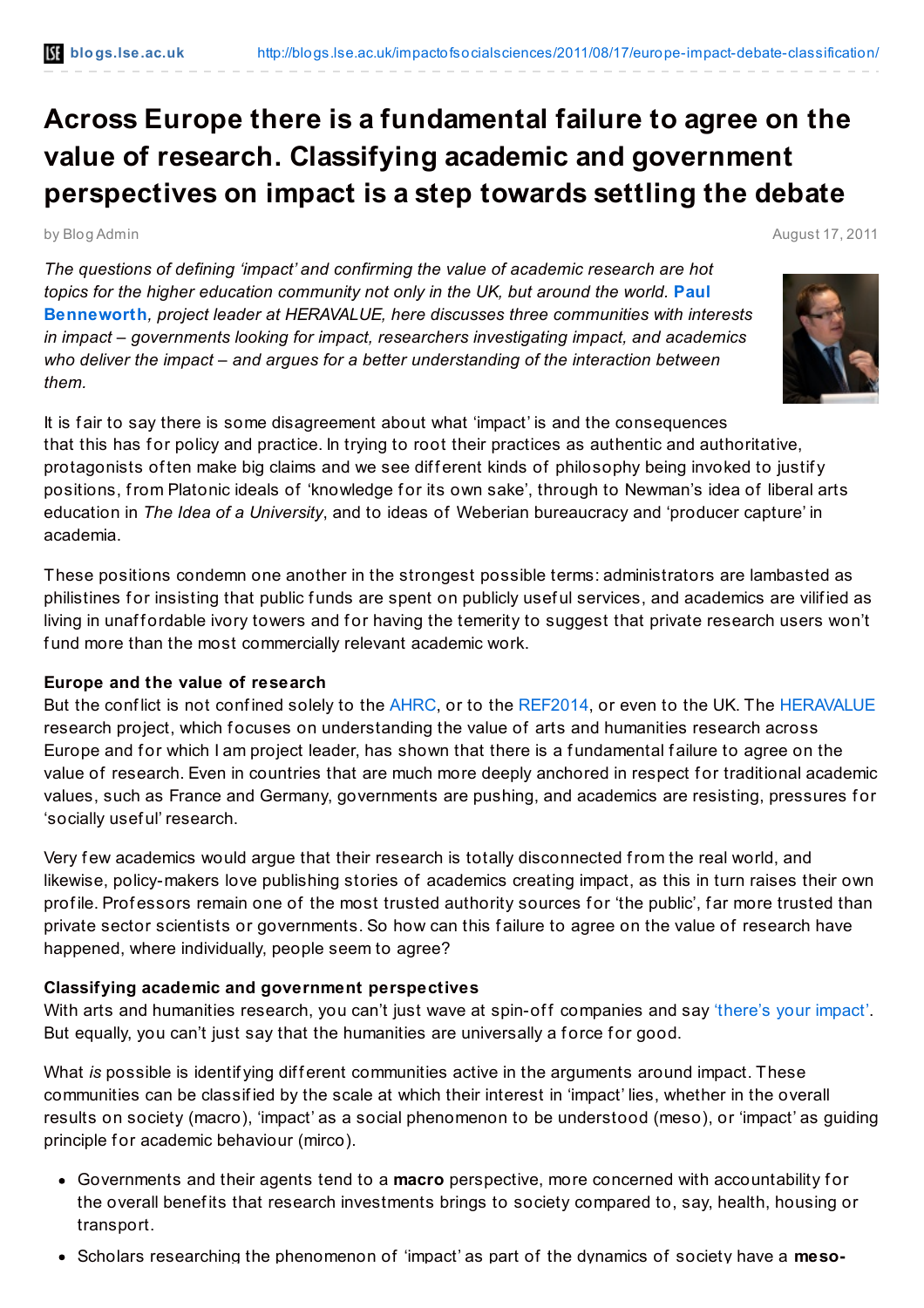Scholars researching the phenomenon of 'impact' as part of the dynamics of society have a **mesoperspective,** critically ref lecting on the phenomenon, its social and political construction, and its societal consequences.

Individual academics have **micro-perspectives** on 'impact' in relation to their duties to engage with partners outside the academy and create impact in the sense of changing the way that users think, behave, act or take decisions.

It is important not to create a f alse hierarchy; governmental actors – the macro-scale – are not any more powerf ul, important or relevant than either researchers into impact or academics delivering impact, at least when it comes to trying to understand the phenomenon of 'Impact'.

## **Understanding all aspects of impact**

'Impact' of fers a classic case of 'Baroque [Complexity'](http://www.lancs.ac.uk/fass/sociology/papers/law-and-if-the-global-were-small.pdf) –ornateness is built up from the complexity, drama and divergence of its component parts. The whole can only be understood by understanding the roles that the constituent elements. Likewise, you can only understand 'impact' by understanding the relationship between governments, researchers and academics in a dynamic and dramatic way. But def ining 'impact' involves trying to develop a single set of 'rules' to cover three very different, divergent yet inter-related sets of practices within these communities.

People may be active in all three communities at once, and don't always clearly make a distinction which level they are operating at, or which role they are playing. On the one hand, there is an elision problem, where people are ready to move arguments based on practices which make sense in one arena to another, without regard for whether that makes sense. But the other side of this is that there is a huge degree of hostility between different communities, and when people do move between the communities, that very fact is used to dismiss their contributions as one of self-interest. So academics trying to construct a macroscale case for the value of humanities research are all too readily dismissed as self-interested 'ivory tower' types.

What we have is a paradoxical situation – a set of contradictory and conflicting positions which are all in some measure correct. But the interrelation between contradictions is not one of 'right/ wrong', but rather a question of how meanings change given the interaction of the different positions and critiques. Regarding this as a baroque drama provides a useful insight in how to make sense of the argument, as a 'perf ormance' to be understood in the round, rather than a set of positions of which only one can be correct.

And the play is as complicated as it is thrilling. The academic playing a role of 'knowledge for its own sake' is not simply saying that they believe in unlimited freedom to do as they please, but rather they stand in the spotlight pleading for the freedom from slavery under the dullard entrepreneur with a never ending-stream of mundane questions. Likewise, governmental actors are not tyrannical philistines, but cowering in perceived fear of the mob angered by the frivolity of it all.

#### **Building an understanding**

The question for 'impact' is how can we build understanding between these different, interacting and interdependent roles, and understand the message of the 'play' that is unf olding bef ore our eyes. To my mind, a vital f irst step is to understand the salient features of each position which feature in the 'dramatic interplay', and which may build up ultimately into a more sensible def inition which can usef ully produce consensus and inf orm policy and practice.

But, until this dramatic tension is effectively resolved and the beauty of 'impact' revealed, meaningf ul debate around the UK impact agenda seems condemned to be trapped in the vulgar routines of the seaside Punch and Judy show.



Image credit: welshmackem